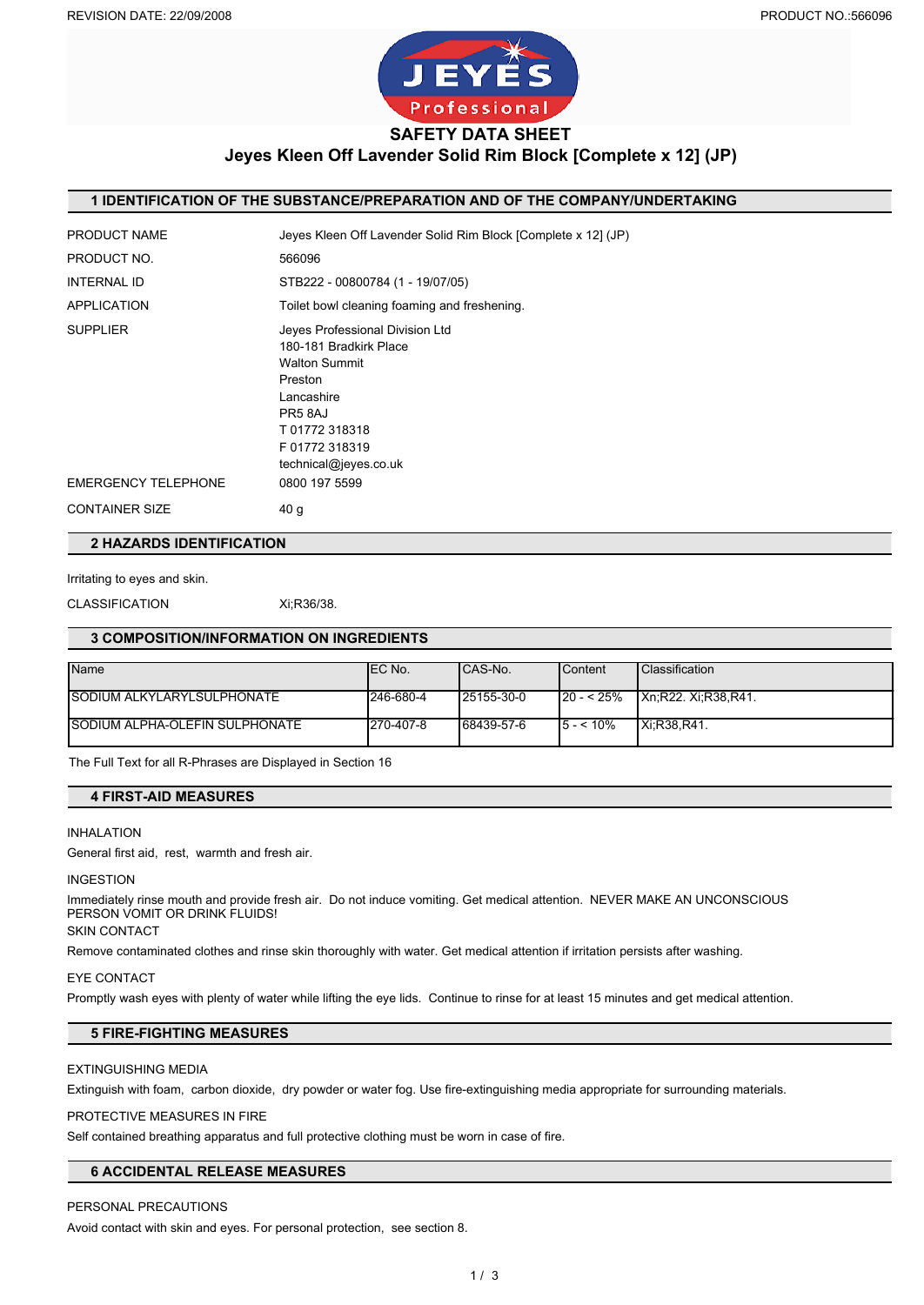# **Jeyes Kleen Off Lavender Solid Rim Block [Complete x 12] (JP)**

# SPILL CLEAN UP METHODS

Wear necessary protective equipment. Small Spillages No specific clean-up procedure noted. Large Spillages Collect spillage with shovel, broom or the like and reuse, if possible. For waste disposal, see section 13.

# **7 HANDLING AND STORAGE**

# USAGE PRECAUTIONS

Read and follow manufacturer's recommendations. Avoid contact with skin and eyes.

# STORAGE PRECAUTIONS

Keep away from food, drink and animal feeding stuffs. Store in closed original container at temperatures between 0°C and 30°C.

# **8 EXPOSURE CONTROLS/PERSONAL PROTECTION**

# HAND PROTECTION

For prolonged or repeated skin contact use suitable protective gloves. Rubber gloves are recommended.

# EYE PROTECTION

Wear approved, tight fitting safety glasses where splashing is probable.

# HYGIENE MEASURES

Wash hands after handling.

| <b>9 PHYSICAL AND CHEMICAL PROPERTIES</b> |                           |  |  |  |
|-------------------------------------------|---------------------------|--|--|--|
| APPEARANCE                                | Solid                     |  |  |  |
| <b>COLOUR</b>                             | Purple                    |  |  |  |
| <b>ODOUR</b>                              | Lavender                  |  |  |  |
| <b>SOLUBILITY</b>                         | Soluble in water (slowly) |  |  |  |
| pH-VALUE, CONC. SOLUTION                  | $6.0 - 8.0$               |  |  |  |
| <b>10 STABILITY AND REACTIVITY</b>        |                           |  |  |  |

### **STABILITY**

Stable under normal temperature conditions and recommended use.

# **11 TOXICOLOGICAL INFORMATION**

# INGESTION

May cause discomfort if swallowed.

SKIN CONTACT

Skin irritation is not anticipated when used normally.

#### EYE CONTACT

Irritating to eyes.

### **12 ECOLOGICAL INFORMATION**

### **ECOTOXICITY**

The product is not expected to be toxic to aquatic organisms.

### **13 DISPOSAL CONSIDERATIONS**

### GENERAL INFORMATION

When handling waste, consideration should be made to the safety precautions applying to handling of the product.

#### DISPOSAL METHODS

Dispose of waste and residues in accordance with local authority requirements.

### **14 TRANSPORT INFORMATION**

GENERAL The product is not covered by international regulation on the transport of dangerous goods (IMDG, IATA, ADR/RID).

### **15 REGULATORY INFORMATION**

LABELLING